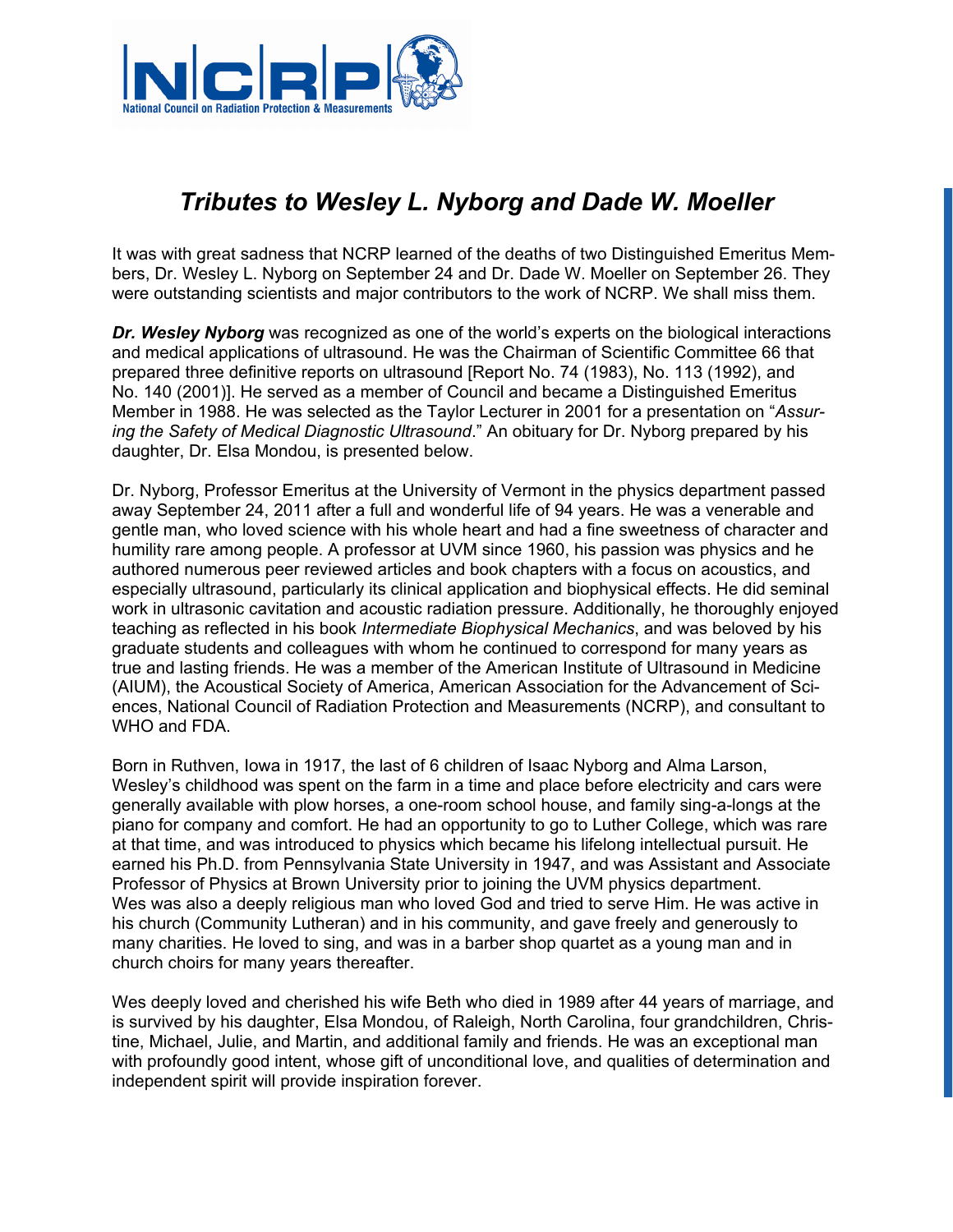*Dr. Dade Moeller* was also considered a world expert for his extensive publications and lectures on the health and safety of workers, other members of the public, and the environment, with a focus on radiation protection. He served as the President of the Health Physics Society in 1971–1972, and was a member of Council for 30 years and became a Distinguished Emeritus Member in 1997. He was a member of nine NCRP scientific committees that prepared reports in his areas of expertise, and was chairman of three of the committees. He was selected as the Taylor Lecturer in 2008 for a presentation on "*Radiation Standards, Dose/Risk Assessments, Public Interactions, and Yucca Mountain: Thinking Outside the Box*." A tribute honoring the life and accomplishments of Dr. Moeller that was issued on the date of his death by the company that bears his name is presented below.

## *Company Honors Life of Namesake, Dr. Dade W. Moeller*

*Acclaimed radiation and environmental protection scientist passes away at age 84* 

RICHLAND, Wash. – It is with profound sadness that we announce the death of our namesake, Dade W. Moeller. He passed away peacefully at home from complications due to cancer on September 26, 2011, in New Bern, N.C. Dade enjoyed 84 years of vitality, learning, teaching, love, and laughter.

"Dade was more than our company's namesake," said son and CEO Matt Moeller. "He was the very inspiration from which we built this remarkable company, and the principles by which he lived his life are now our corporate core values – professional integrity, job commitment, and technical excellence. When faced with a challenge, we often ask ourselves, 'What would Dade do?'"

Born in 1927 in the small town of Grant, Florida, located on the intercoastal waterway, Dade came from humble beginnings where he learned the value of hard work and ingenuity. The only person from his high school to pass the V-12 Navy exam, he joined the U.S. Navy in 1944. He graduated magna cum laude from Georgia Tech in 1948 with a Bachelor of Science degree in Civil Engineering and a Master of Science in Sanitary (Environmental) Engineering.

After graduating, Dade became a commissioned officer in the U.S. Public Health Service, with duty stations including Oak Ridge National Laboratory, Los Alamos National Laboratory, and the Headquarters offices in Washington, D.C. Then, in 1957, under a U.S. Public Health Service sponsorship, Dade earned his Doctor of Philosophy degree in Nuclear Engineering from North Carolina State University. He began teaching radiation protection courses at the U.S. Public Health Service's Radiological Health Training Center in Cincinnati, Ohio, and, in 1959, he joined the Health Physics Society. Dade became a Certified Health Physicist and a Certified Environmental Engineer, and, in 1961, at only 34 years old, he became the Officer in Charge at the new Northeastern Radiological Health Laboratory in Winchester, Mass., where workers studied the fallout from weapons testing and monitored children's thyroids for the uptake of radioactive iodine. He retired from the U.S. Public Health Service in 1966.

Dade then joined the Harvard University School of Public Health, where, for his tenure of 26 years, he served in several roles, including Professor of Engineering in Environmental Health, Associate Director of the Kresge Center for Environmental Health, Chairman of the Department of Environmental Health Sciences, and Associate Dean for Continuing Education. With a special knack for connecting with his students, Dade was the perennial "owner" of the student-elected "Golden Apple" faculty award at Harvard. His textbook, *Environmental Health*, for which Dade